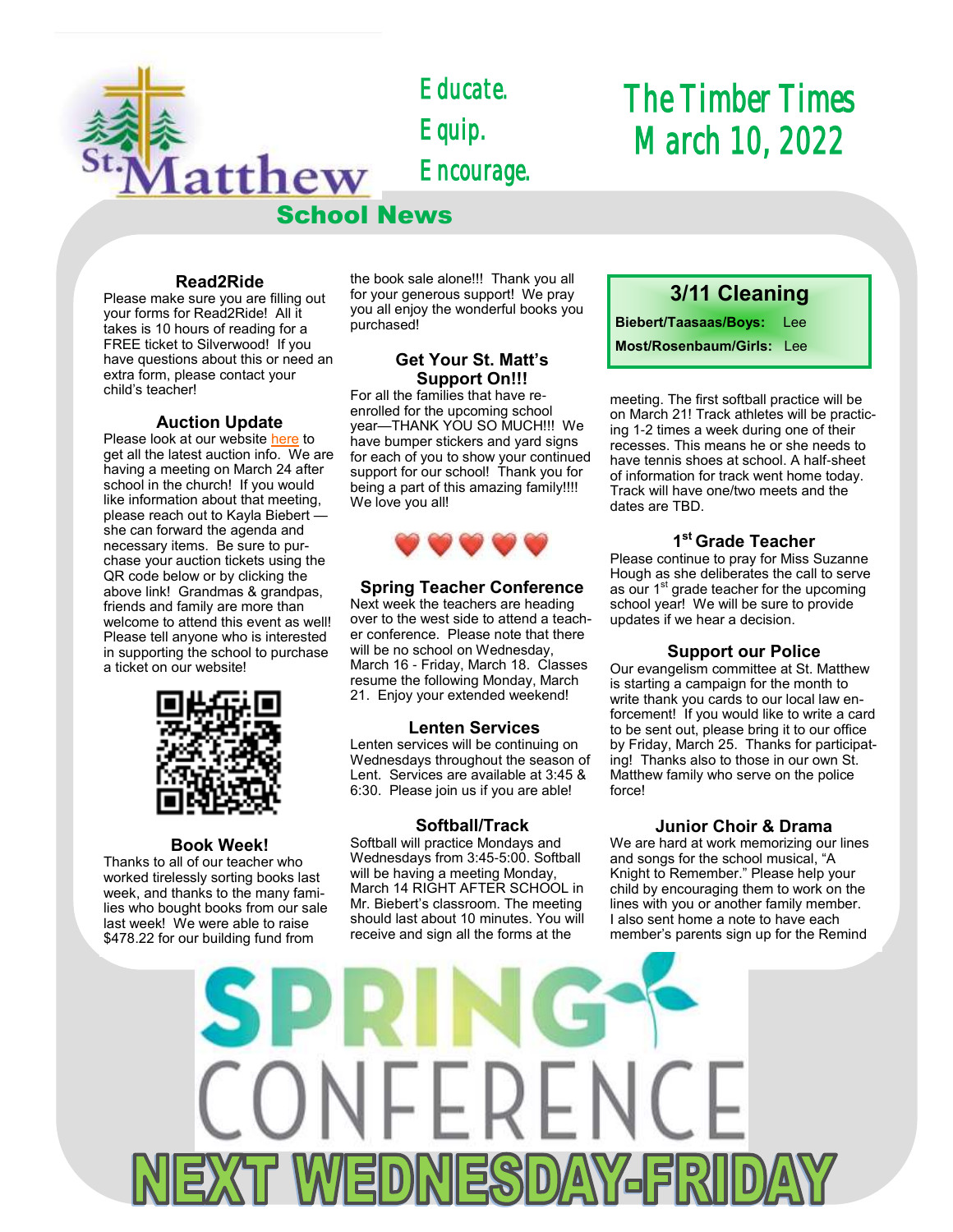app in a special jr. choir and drama group to help notify you, the parents, of any last minute changes and such. Please note that after Spring Break, practices will need to go until 5 pm to have enough time to run through the musical from start to finish. Thank you for your help, understanding, and support!

# **Parenting Article**

Please view the latest parenting article [here.](https://forwardinchrist.net/parent-conversations-day-to-day-stressors/) This article focuses on coping

during stressful times and situations. The topic also covers kids of all ages, including teens, so hopefully all parents can find something useful in each section of this post!

# **Church Cleanup Day**

On Saturday, March 26 from 9:00AM-1:00PM we will be doing some light outdoor cleaning around the property. If you would like to join us during this time, please bring a rake and some gardening gloves! Thank you in advance for helping!

# Classroom News

#### **Preschool News**

#### Miss Donna Lindsay(509.638.5361)

I don't think there is a single week that goes by in preschool when we don't have a party or a special day to celebrate!! This week is no exception!! Keep reading to find out what we get to celebrate this time!!

We finished talking about Fire Safety last week and now we get to have fun with Bear Week. We have an actual bear cave in our Drama Center that the children can crawl into and pretend to be a bear!! Last October, we learned that bears hibernate during the winter. Springtime is almost here, so guess what?? Our bears are waking up and they are SO hungry!! The kids are having a lot of fun playing in this center and pretending!! We also have a bear in our Science Center. This bear loves to eat fish with letters on them, but he can't get fed until the boys and girls match the upper case and lower case letters first. Once they have a match, they can pop those fish into the bear's mouth. Can they fill our bear's tummy?? They sure are going to try. Our Listening Center has the book, Big Bear, Small Mouse. We get to review opposite words: fast and slow, high and low, loud and quiet, etc. What a GREAT time we are having with new our Centers!!

This week, everyone was able to easel paint a brown bear, some of our classes had fun painting a bear face using a fork and we all sorted gummy bears by colors and counted them. It sure was fun eating those afterwards, too!! YUM!! YUM!! But that's not all!! We get to finish off our week with a Teddy Bear Picnic!! Our BIG celebration!! The children bring in their most favorite bear (or another animal if they didn't have a bear) and we have a fun picnic on the floor during snack time. The bears also are given awards!! WHAT!!! Awards are given out for the "Most Awesome Bear", the "Most Loved Bear", the "Biggest Bear", the "Most Colorful Bear" and so many more!! What a fun day with our bears!!

Next week will be a short week due to Teacher Conferences. We will introduce the letter "Uu" to the children on Tuesday, but will continue focusing on "Uu" the week AFTER Teacher Conferences, also. Please have your children bring an item from home for show 'n' tell that begins with "Uu" for the next two weeks.

Our bible verse we will learn is Psalm 103:1 "Praise the Lord."

Have a fabulous five-day celebration with your family!!

# **Kindergarten News**

#### Miss Rachel Taasaas (360.271.5201)

- Read 20 minutes each night with your child. They need to hear what a fluent reader sounds like as well as be reading to you. Add minutes to the Book it calendar.
- Don't forget about your Silverwood reading log as well!
- New word family- -it. We don't have any new sight words just keep reviewing from the sheet I sent home. It's important to remember these are SIGHT words, we never sound out sight words.
- Growth Mindset Affirmation of the Week: I don't give up!
- Math- identifying coins and counting dimes. Give your child some dimes and ask them to count them by 10's.
- We have been discussing characters and setting in the stories that we read. As you read with your child at night ask them to identify these story elements.

#### **Memory Work**

We do not have memory work next week. This verse is for the following week. **March 24-** I am the resurrection and the life. He who believes in me will live, even though he dies. John 11:25

#### **March Madness**

The kids have been enjoying our March Madness book bracket. Ask your child what their favorite book has been so far.

#### **Yellow folder**

I will not be sending home a yellow folder next week because we have a short week.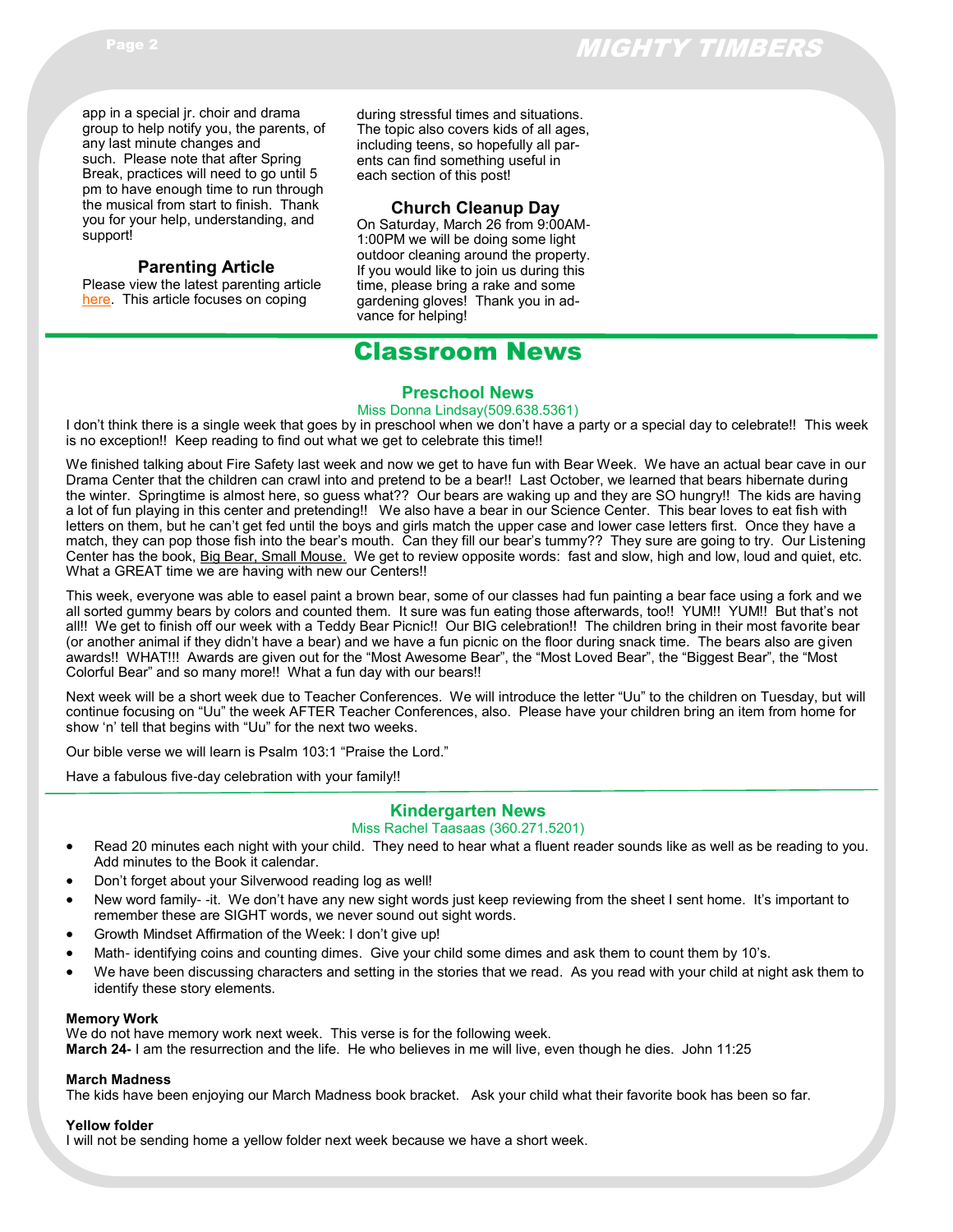#### **Weather**

The weather is finally starting to get warmer!! First recess is usually a little cool so please make sure your child has either a light jacket or long sleeves. Usually the next 2 recesses they can get away without a coat but please make sure they are dressed appropriately for first recess.

# **1st-2nd Grade News**

Miss Erika Rosenbaum (269.326.5437)

#### **Memory Work/ Christlight** 3/15 - Matthew 26:41

 Please read the Bible stories from this week with your child this weekend and sign and return the YELLOW sheet. Please note that the dates are wrong on the yellow sheet, please read the stories that are in the pink folder!

#### **1st Grade Homework**

- Purple bookmark (Theme 7-2) will be due March 14.
- No Lightning Words for next week.
- No spelling words/test next week.
- Read 20 minutes a day. Make sure to be adding your minutes to the Book It calendar and the Read to Ride sheet.

# **2nd Grade Homework**

- No spelling words/test next week.
- Read 20 minutes a day. Make sure to be adding your minutes to the Book It calendar and the Read to Ride sheet. **Extra Notes**
- An Accelerated Reader information sheet went home on Monday. This will allow you to take the tests at home rather than at school. Please follow the directions carefully. Make sure to not help your child with answering the questions. Reach out if you have any questions.
	- To help families find their link google [school.stmatthewspokane.org](http://school.stmatthewspokane.org/) > elementary school > classroom pages > [click your own child's class page]
	- [Accelerated Reader Testing Site](https://global-zone05.renaissance-go.com/welcomeportal/299566)
- As the weather is getting warmer, we will be having PE outside again. It will be helpful for the kids to bring tennis shoes for PE on Friday.
- Some students have been losing a bunch of their crayons. Please ask your child if they need a new box of crayons and if so purchase them one.
- Please sign up for the auction items needed for the baskets our class is putting together. We need your help to make our baskets a success. The items you signed up for need to be brought by March 23. Thank you!

# **3rd-4th Grade News**

#### Mrs. Michelle Most (832.212.9102)

**\*\*\*Read for 20 minutes at home** - Please ensure your child is filling out their reading log every Tuesday, Thursday, and Friday night (This one could be done on Saturday or Sunday also). It is a homework assignment for reading. **Accelerated Reader or A.R**. can now be accessed from the comforts of your home! Just follow to find the link google [school.stmatthewspokane.org](http://school.stmatthewspokane.org/) > elementary school > classroom pages > [[Most\]](https://global-zone05.renaissance-go.com/welcomeportal/299566)

**Writing** - The children have been working hard on publishing their informative writing about the Greek god or goddess of their choice. All that is left to do is Author share time and for Mrs. Most to make them all into a book to share with family. **Science** - The planet posters are done and hanging in the hallway! Please come in and check out some great facts about our planetary neighbors.

**Social Studies** - We will be wrapping up chapter 6 next week with a test over the material on Tuesday, March 15. **Extra Notes**-

- **3rd Quarter Ends in 8 days -** Please be checking out how your child is doing in class on Jupiter Ed. Some are struggling to stay on top of getting their assignments finished in a timely manner and handed in. If I see it is a continuous problem, even after speaking with you and your child, they will be calling to stay after school to catch up just as the school's handbook states.
- **Assignment Notebook/Planner -** Please, please, please be sure you are checking and signing/initial your child's planner each night! This informs me that you saw what they had for homework and that it was finished and you saw it! This is one of the best ways to communicate with me also if something is taking too long with your child's homework or if there is a problem with an assignment if you can't speak with me in person the next day.
- **Midweek Lenten Services -** Please join us after school for our midweek Lenten services and we learn about our Savior's journey to the cross. The services will be at 3:45 and 6:30 each Wednesday. I will be playing the piano for the 3:45 service, so any child not picked up by 3:40 will be sent over to Miss Taasaas' room to be picked up.
- **Read-to-Ride** from Silverwood is due by March 31. Forms will not be accepted past this date. When your child finishes the required 10 hours/600 minutes of reading, have them hand in the form the next day.

Have a blessed week in the Lord!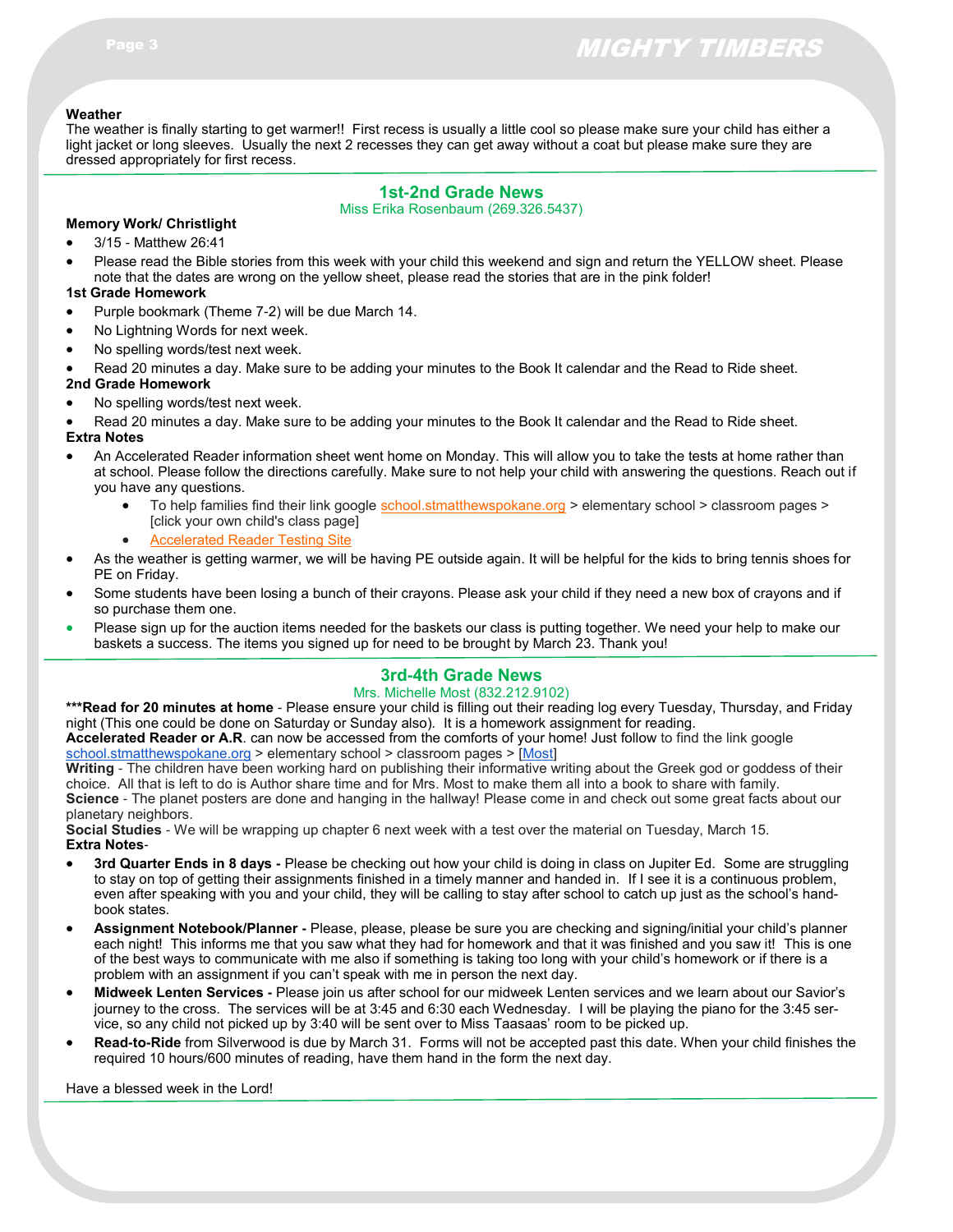# **5th-8th Grade News**

#### Mr. Jacob Biebert (715.402.0094)

We had the Miss Frizzle experience this week in science class as we plodded through our continued study of cells. Unfortunately, most of your children got stuck in a sea of cytoplasm. The 7-8<sup>th</sup> graders also got a chance to give their presentation on their D.C. trip to the class. They (those that can make it) will be giving the presentation again on Sunday the 27<sup>th</sup> after the church service. Please mark it on your calendars so that your children can attend.

Here is next week's memory work:

Monday 3/14-1 John 2:2

The 5-6<sup>th</sup> graders will be taking their South East map test next Tuesday. We will next be studying the South West region. Both of these regions tie into our study of how the Spanish shaped the development of our country. One of the major characters in the history of the Spanish was actually the Pueblo leader Pope (poh PAY). I call him poopee. One of my students came to me after the lesson and said "You realize that his name is pronounced poh Pay right?" I told him "Yes." He looked at me with a look that seemed to say: "Then why did you call him poopee?" I asked him if he would ever forget Pope and what he did. His response of "no" was explanation enough for him. A statue of Pope is in our nation's capital as a symbol of freedom for the Pueblo people.

The 7-8<sup>th</sup> graders have continued to look at events in the aftermath of the Walla Walla treaty council. Recently we looked at how reliance on the government for the tribes meant that they really could not turn back to their old cultural ways of living without repercussions from the U.S. government. This put the Plains Indians in quite a predicament.

A couple quick notes: A reminder that we have a two day week next week. Also, please double check the work that your children have done if they bring a school Chromebook home. All the students have gotten permission from me if they have brought a Chromebook home; however, I want to make sure that they are using it for work, and not for just chatting with friends after school.

I think this weekend will be the first trip out in the boat for the season. It is a little later than I would have liked, but that's what happens when you get busy I guess. I hope you can all find time to do something that you have been dying to do this weekend.

God Bless!